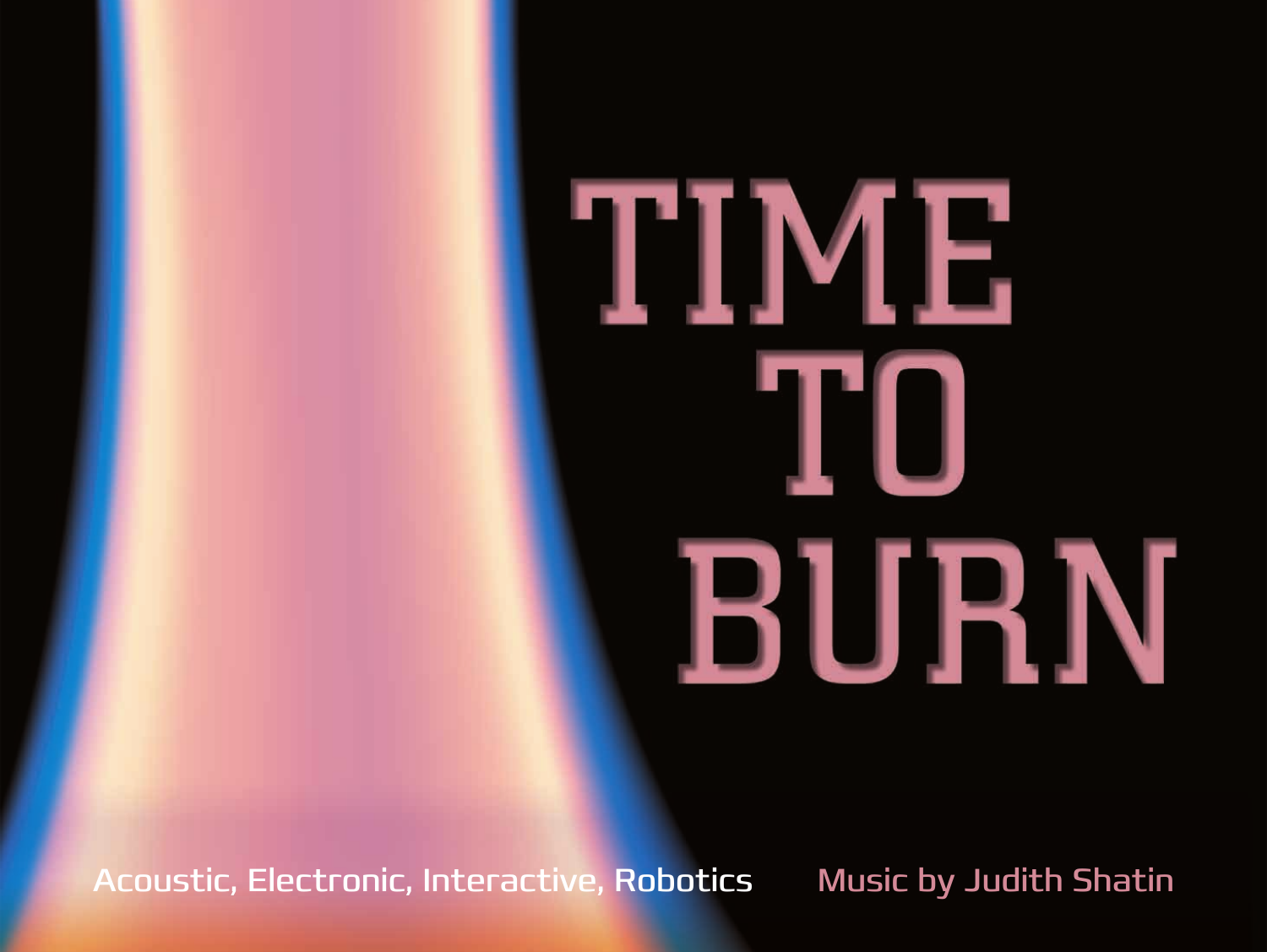### PROGRAM NOTES

The CD is named for the composition *Time to Burn*. All of the pieces share qualities of temporal intensity and an element of burning, whether the fiery chariot of Elijah; the dark character of Goya's Black Paintings; the intense temporal flow of *Sic Transit*; the sonic lightning of *Hosech Al P'ney HaTehom*, or the chiaroscuro elements of *Glyph*.

*Glyph,* (1984) for solo viola, string quartet, and piano, is cast in four movements. A glyph is a figure carved in relief, and the title refers to the creative process of composition, the carving of sound in relief through time and on oneself. The four movements are titled *Luminous, Flickering, Ecstatic,* and *Incandescent,* referring to the shifting relationships that color the interactions of the solo viola, quartet and piano. A lyrical opening movement is followed by a piquant second, an atmospheric third and a driving finale. *Glyph* was commissioned and premiered by violist Rosemary Glyde, to whom it is dedicated. It was composed during a magical residency at the Virginia Center for Creative Arts (VCCA).

*Time to Burn* (2006), commissioned by percussionists I-Jen Fang and Mike Schutz, is scored for oboe and two percussionists. It was fueled by my rage and sadness at the conflagrations that were erupting in 2006, though that was neither a starting nor an ending point. The past decade has been a time of renewed holocausts driven by ethnic and religious hatred. The rampant intolerance in our world is reminiscent of the "burning time" of the Inquisition or the burning of witches. *Time to Burn* was premiered at the 2006 PASIC (Percussive Arts Society) conference.

*Grito del Corazón* (2001) was inspired by Goya's Black Paintings. When the Ensemble Barcelona Nuova Musica wanted to commission a piece for their Painting Music program, presented in 2001 at the VIII Festival de Cinema Independent de Alternativa, I recalled my intense response to Goya's paintings in the Prado, and suggested this theme. The contents of the paintings deal with terrifying subject matter, such as Saturn Devouring his Son. This piece exists in multiple versions, and may be presented with the video by Kathy Aoki (http://www.kaoki.com). It has been performed by ensembles including Da Capo Chamber Players, the Danish Figura Ensemble, and the Pittsburgh New Music Ensemble.

*Sic Transit*, is scored for percussionist and CADI (Computer Assisted Drumming Machine) which consists of six computercontrolled mechanical arms developed by EMMI (http://www.expressivemachines.com). The piece reflects our complex interactions with time – we foresee some events while others surprise us; we intimate the future and recall the past, responding as our emotional and behavioral repertoires allow. Just so, there are times where the percussionist is completely aware of the robot arms' actions, others where s/he can only respond to what happens in the moment, drawing on a repertoire of possible moves. *Sic Transit* was premiered in the Rotunda of the West Building of the National Gallery of Art in Washington, DC on 3/16/11, on a concert celebrating its seventieth anniversary.

*Hosech AI P'ney HaTehom (Darkness Upon the Face of the Deep)* (1990), for electronics, is about a world being born: out of the subterranean darkness, lightning; out of chaos, life. Music becomes unfamiliar; timbres shiver and break apart, zoom, coalesce, become animate. Boundaries disappear, space seems elastic. In the first of three sections, the sounds of the void reach up to become pitch. In the second, sonic lightning sets off a wild storm, with volcanic action spawning the animate. In the third, the primordial quality of the first is recaptured, though there are remnants of the second. *Hosech Al P'ney HaTehom*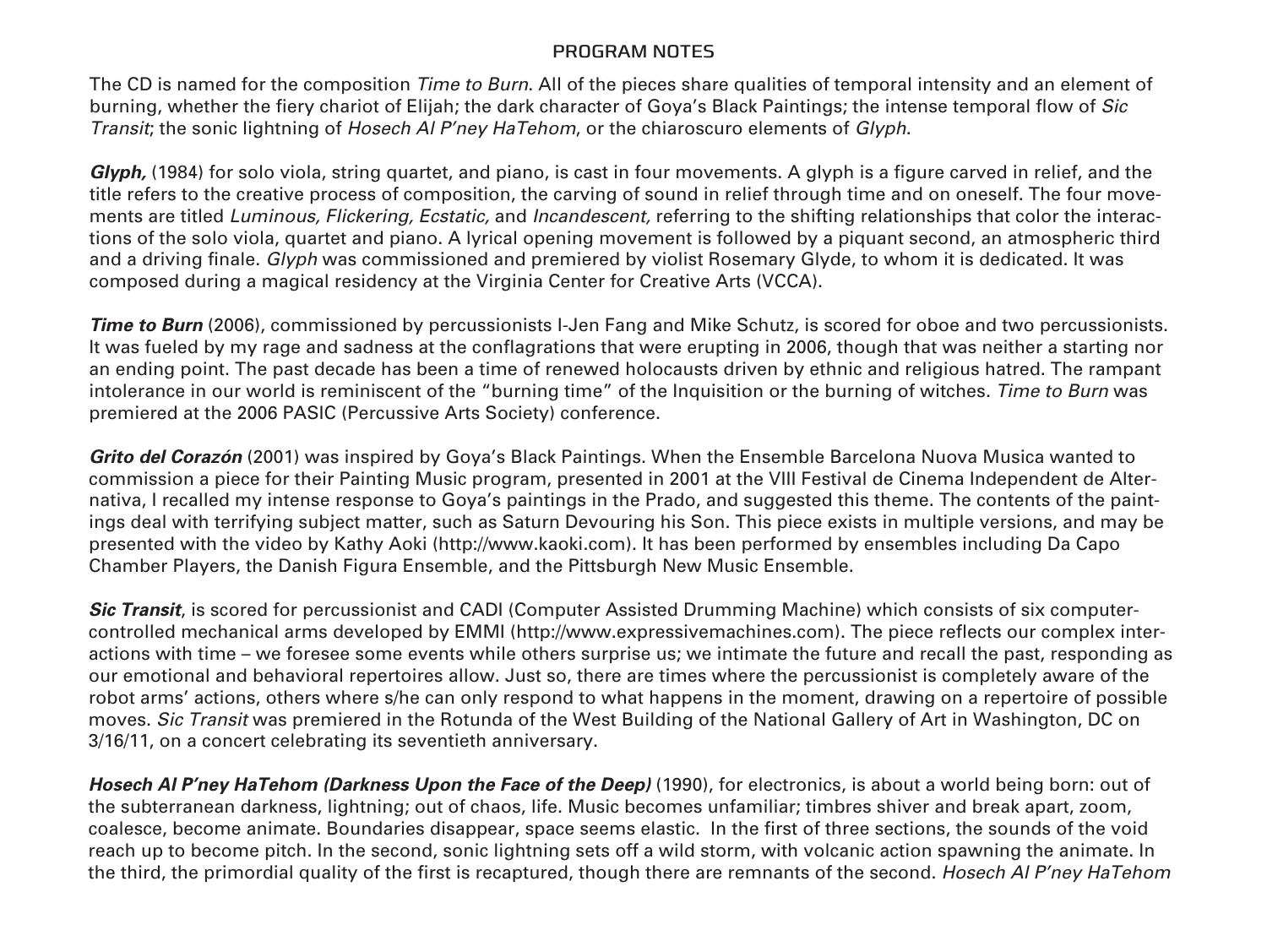*(previously titled Tenebrae Super Faciem Abyss)* was composed at Stanford University's CCRMA (Center for Research in Music and Acoustics), and was the last piece composed using the famed 'Sambox' synthesizer.

*Elijah's Chariot* (1995), is scored for string quartet and electronics made from processed shofar sounds. The story of the prophet Elijah is fantastic: He did not die but was swept up to heaven in a chariot of fire drawn by horses of fire. Many tales have grown up around him: they focus on his return to earth to help Jews and to announce the Messiah. Elijah also plays a role in the close of the Jewish Sabbath and the folk song *Eliahu HaNavi* is frequently sung then. The opening phrase of this melody forms a melodic thread. The electronic portion represents Heaven's call to Elijah, and is made from processed shofar sounds, recorded by Dr. Mel Siegel of Minneapolis. I am grateful to him and to my sister Deborah Shatin for their help in this process. *Elijah's Chariot* was commissioned by the Kronos Quartet with funding from the National Endowment for the Arts.



### COMPOSER/PERFORMERS

**Judith Shatin** (www.judithshatin.com) is a composer, sound artist, community arts partner and educator. Educated at Douglass College (AB), The Juilliard School (MM), and Princeton University (MFA, PhD), she is William R. Kenan, Jr. Professor of Music at the University of Virginia, where she founded and directs the Virginia Center for Computer Music. Her music reflects her deep engagement with the sounding world, literary and visual arts, and the social and communicative power of music. She is as likely to draw on the crunch of a potato chip, the clink of a fork, or the calls of animals as the traditional and extended sounds of acoustic instruments. Widely recorded and performed, her music has been called 'highly inventive…on every level; hugely enjoyable and deeply involving…" (*The Washington Post*). It has been commissioned by organizations including the Barlow and Fromm Foundations, the Library of Congress, the Virginia Commission for the Arts, and such ensembles as the Cassatt and Kronos Quartets, the Dutch Hexagon Ensemble, Peninsula Women's Chorus, the San Francisco Girls' Chorus, Scottish Voices, the Virginia Glee Club and the Illinois, National and Richmond Symphonies. A recipient of four composition fellowships from the National Endowment for the Arts, her work has been honored with a two-year retrospective supported by the Lila Wallace Readers Digest Arts Partners Program culminating in the commissioning

of Coal, an evening-length folk oratorio that includes sounds harvested in a coal mine. Twice a fellow at the Rockefeller Center in Bellagio, Shatin has also held residencies at Casa Zia Lina (Italy), La Cité des Arts (France), MacDowell, Mishkan Omanim (Israel), the Virginia Center for the Arts, and Yaddo. In demand as a master teacher, Shatin has served as BMI composer-inresidence at Vanderbilt University, as senior composer at the Wellesley Composers Forum and California Summer Music, and as Master Artist at the Atlantic Center for the Arts.

Acclaimed as one of America's outstanding ensembles, the Manhattan-based **Cassatt String Quartet** (www.cassattquartet.com) has performed throughout North America, Europe, and the Far East. The Quartet has been presented on radio stations such as NPR's Performance Today, WGBH, WQXR and WNYC, and on Radio France. Formed in 1985, their numerous awards include a Tanglewood Chamber Music Fellowship, the Wardwell Chamber Music Fellowship, first prizes at the Fischoff and Coleman Chamber Music Competitions, two top prizes at the Banff International String Quartet Competition, two CMA/ASCAP Awards for Adventurous Programming, a recording grant from the Mary Flagler Cary Charitable Trust, and commissioning Insults. Supported by the Lila Wallace Readers Digest Are the Current foundations, the Lind Washington Post, and a set the Barlow and From Foundations, the Library of Supply involving..." (The Washington Post).<br>
Similar Se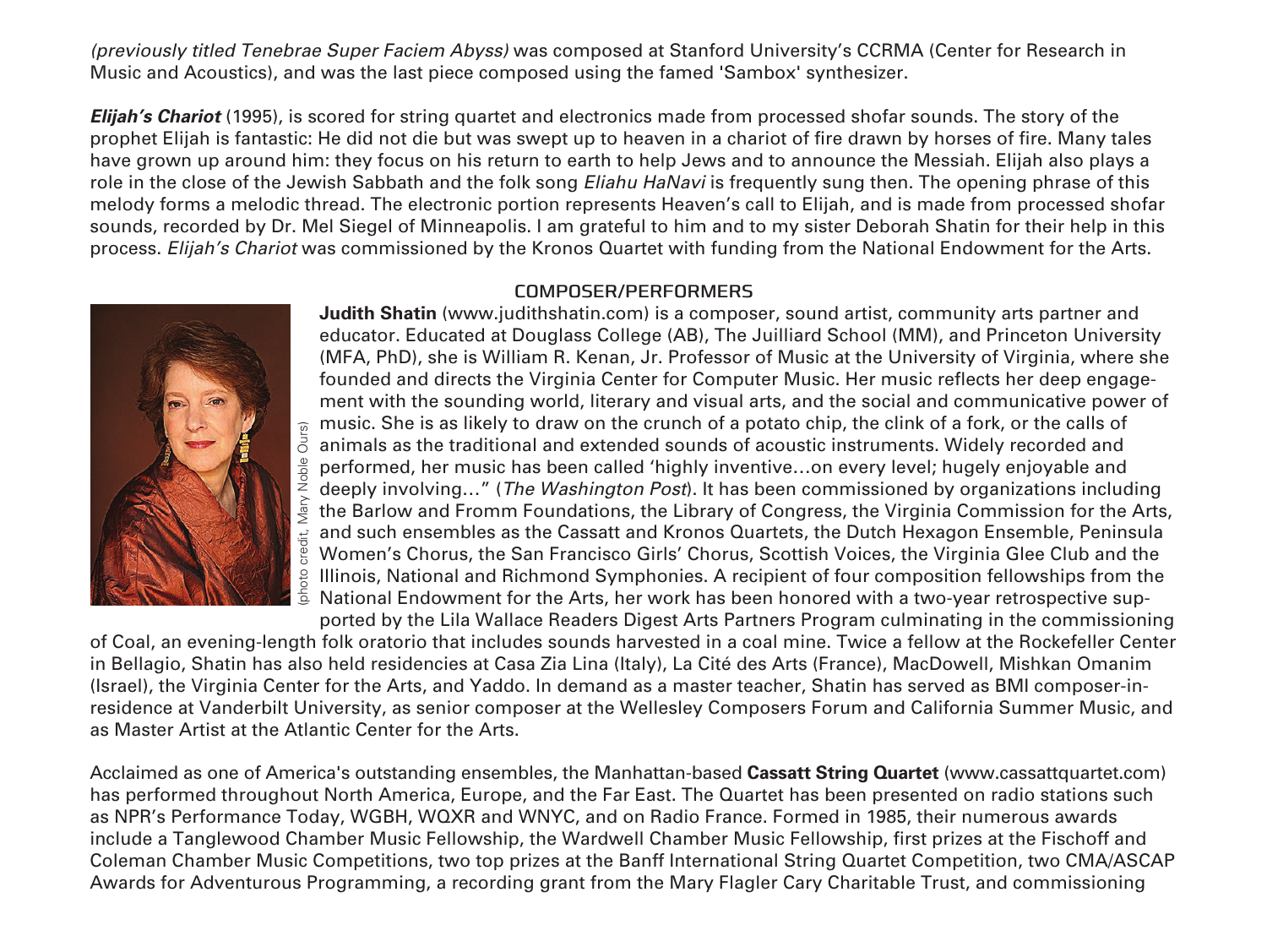grants from the Fromm Foundation, Meet the Composer and the National Endowment for the Arts. Founders of "Cassatt in the Basin", their educational program in Odessa, Texas, they are also in residence at the Seal Bay Festival in Maine and the Hot Springs Music Festival in Arkansas. The Cassatt has recorded for the Koch, Naxos, New World, Point, CRI, Tzadik and Albany labels and is named for the celebrated American impressionist painter Mary Cassatt.

**James Dunham** (www.JamesDunham.com), international recitalist and guest artist, was violist of the Grammy Awardwinning Cleveland Quartet and the Naumburg Award-winning Sequoia Quartet. He has collaborated with renowned artists, such as members of the American, Cassatt, Guarneri, Juilliard, Takács and Tokyo Quartets. He is also violist of the Smithsonian Institute's Axelrod String Quartet, performing on the museum's collection of Amati and Stradivari instruments. An advocate of new music, he premiered and recorded two works by Libby Larsen, among many others. A professor of viola at Rice University's distinguished Shepherd School of Music, Mr. Dunham previously taught at the New England Conservatory and the Eastman School of Music. Summer activities include participation in festivals such as the Aspen, Sarasota, *SummerFest*  (La Jolla), and *le Domaine* Forget (Quebec). His recordings can be heard on labels including Telarc, Nonesuch, Delos, Naxos and Crystal.

**I-Jen Fang** is an Innovative Percussion Artist. She serves on the faculty of the University of Virginia, where she directs the New Music Ensemble and is Principal Timpanist and Percussionist of the Charlottesville & University Symphony Orchestra. She has performed as marimba soloist in Taiwan, U.S., Austria, France, Hungary, and South Africa, and is a champion of contemporary music. Ms. Fang often appears as a featured performer at the Percussive Arts Society, presenting *Sic Transit* in 2011. She holds the B.F.A. from Carnegie Mellon University, M.M. from Northwestern University and the D.M.A. from the University of North Texas.

**D. Gause,** a native of the Washington, D.C. area, is active as a musician in Las Vegas as a conductor, keyboardist, and clarinetist. Dr. Gause is a multi-year recipient of grants from the National Endowment for the Arts and is Professor at the College of Southern Nevada, where she teaches clarinet and piano. D. Gause performs regularly as a soloist, chamber musician, and orchestral musician and tours with Clarion Synthesis. She has performed throughout the U.S., Canada, Cuba, Central America, Europe, and Japan.

**F. Gerard Errante** (http://fgerrante.org) is a clarinetist of international stature whose performances, spanning the Americas, Far East and Africa, have received critical acclaim. He earned the DMA from the University of Michigan and has published two books, including *A Selective Clarinet Bibliography and Contemporary Clarinet Repertoire.* He has also composed numerous works for clarinet, and has recorded for CRI, Telarc, Centaur Records, Mark Recordings, Capstone Records, AIR Records, Inc. (Japan), Apollo Records (The Netherlands), and Tall Poppies (Australia) labels. His *CD's Electric Clarinet, Shadows of Ancient Dreams, Beyond Noend with Errante,* and *Delicate Balance* contain his own music as well as compositions composed for him. A specialist in new music, Errante has performed at many international festivals and was a prizewinner in the International Gaudeamus Competition for Interpreters of Contemporary Music.

**Oboist Aaron Hill** serves on the music faculty at the University of Virginia and as principal in the Charlottesville & University Symphony Orchestra and Wintergreen Festival Orchestra. He holds the MM from the Yale School of Music and the BM from the University of Michigan. He was previously principal oboe in the Flint Symphony Orchestra, and has performed with orches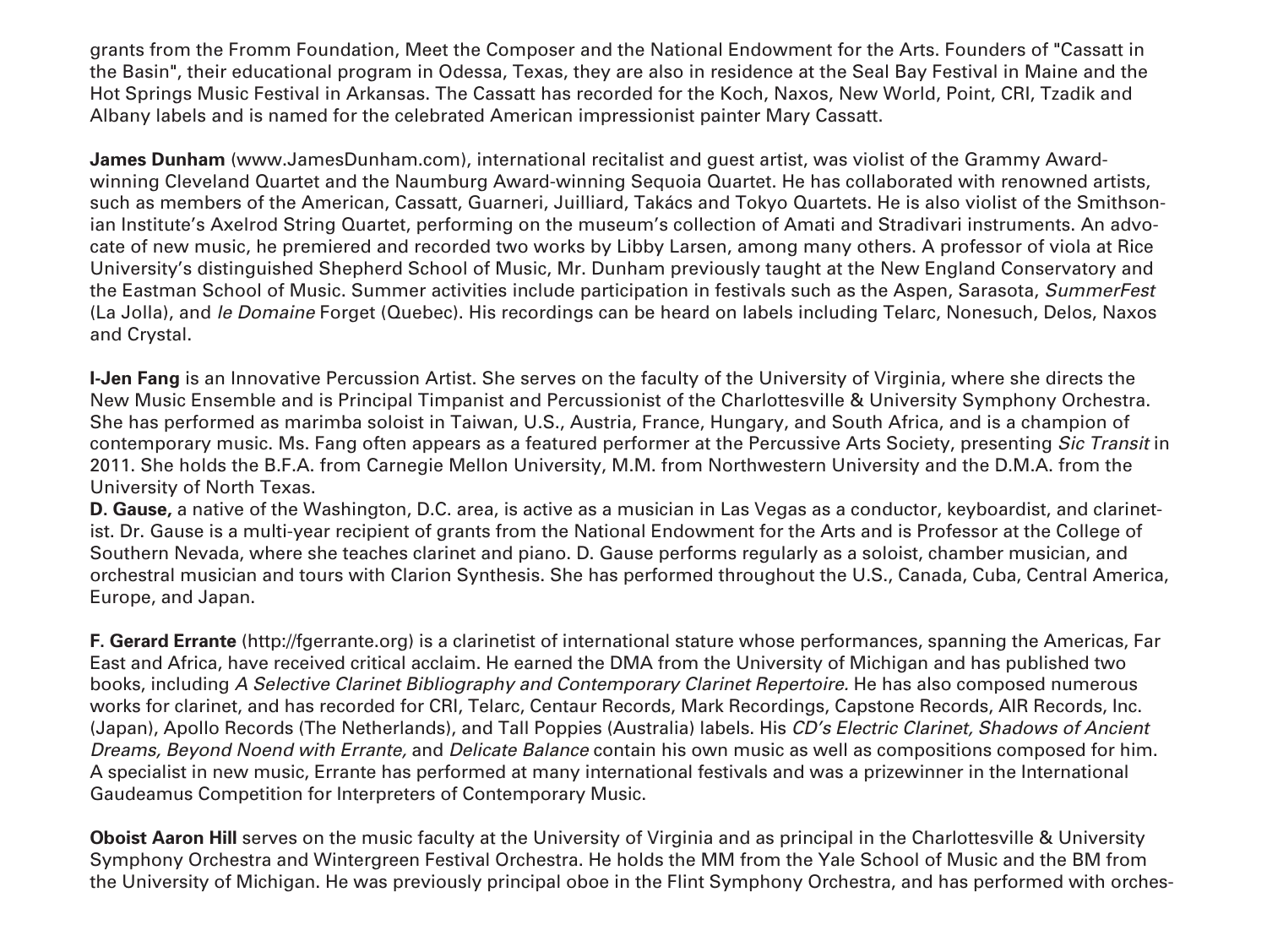tras including the San Diego Symphony, Orchestra of St. Luke's, Hartford Symphony, among others. He has been honored as a Yamaha Young Performing Artist and was awarded the Leche Trust Prize at the Barbirolli International Competition.

## **Pianist Margaret Kampmeier** enjoys a career as soloist, collaborative artist, and

educator. Since receiving her DMA at SUNY Stony Brook, she has performed and recorded extensively. She is a founding member of the Naumburg Award-winning New Millennium Ensemble and performs regularly with the Orchestra of St. Luke's and Orpheus Chamber Orchestra. She has appeared with the Metropolitan Opera Chamber Ensemble, Kronos Quartet, Chamber Music Society of Lincoln Center, the Colorado and Cassatt Quartets, as well as Sequitur, Newband, Speculum Musicae, and Musician's Accord. She recently joined Manhattan School of Music as a coach in the Contemporary Performance Program.

**Michael Schutz** is Assistant Professor of Music Cognition/Percussion at McMaster University where he conducts the percussion ensemble and directs the MAPLE (Music, Acoustics, Perception and LEarning) Lab. He has appeared at PASIC Percussion Conference as a soloist, chamber musician and serves as Chair of the Music Technology Committee. He holds degrees from Penn State (BMA), Northwestern University (MM), and a PhD in Psychology from the University of Virginia.

Production Information Recording engineers: *Glyph:* Marlan Barry *Elijah's Chariot:* Adam Abeshouse *Time to Burn:* Greg Howard *Grito del Corázon:* John Jacobson

Mastering Engineer: Mark Donahue Post-Production: Soundmirror, Boston Cover design and art: Rob Winter, www.winterdigital.com Music on this CD is published by Wendigo Music (BMI). This CD was made possible in part through a generous gift from Mr. Gerald Morgan and with research support from the University of Virginia.

# **Selected Discography**

Centaur CRC 2454 *Sea of Reeds and Three Summers Heat* Innova 613, *Dreamtigers* and *770, Tower of the Eight Winds* Neuma 450-995, *Gabriel's Wing, Fasting Heart and Kairos* New World 805592 *1492;* 80504-2 Adonai Ro'i Sonora S022591 *Hearing the Call and Fantasia sobre el Flamenco* Innova Director: Philip Blackburn Operations Manager: Chris Campbell Publicist: Steve McPherson Innova is supported by an endowment from the McKnight Foundation.